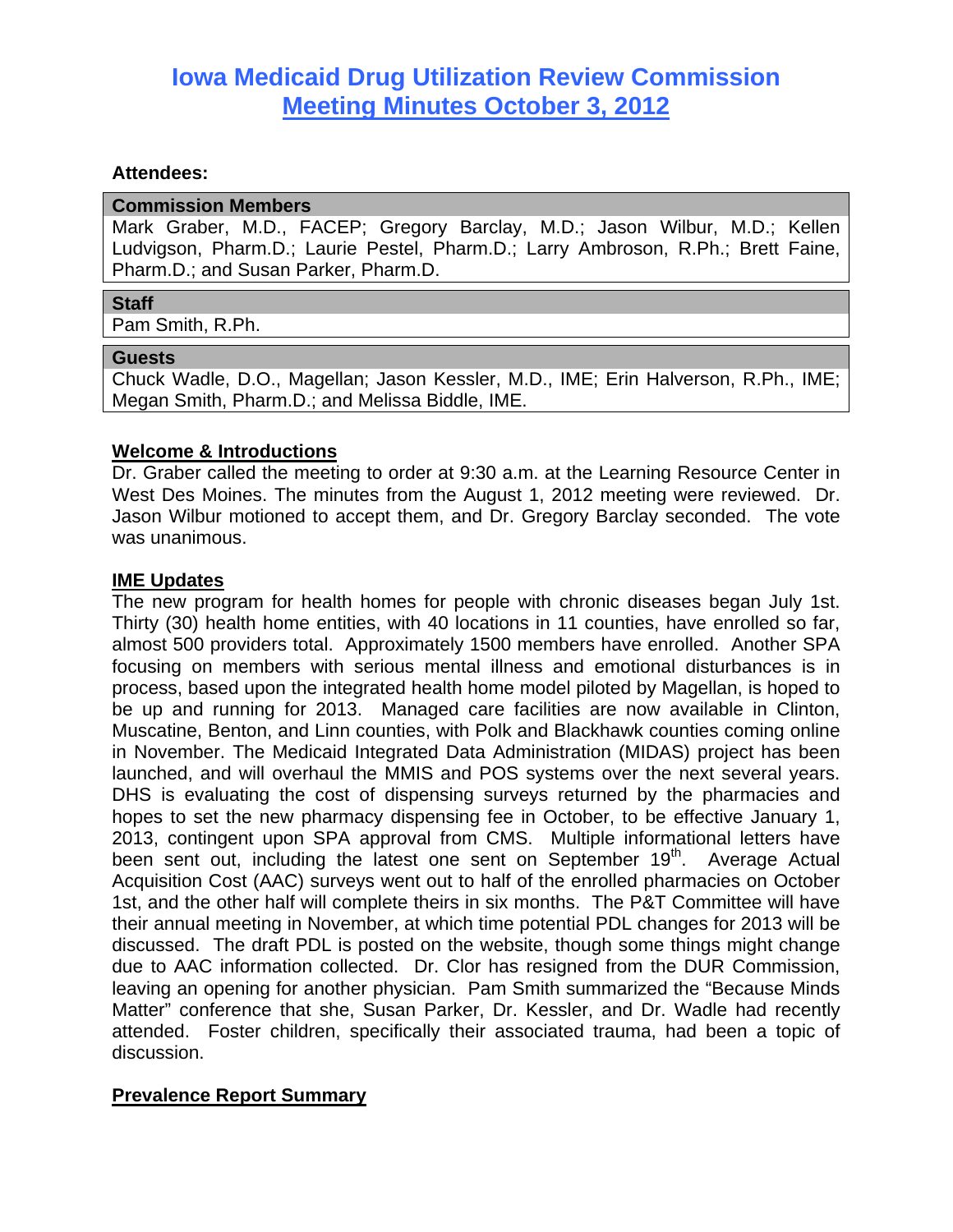Statistics from July though August 2012 were discussed, including: cost per user (\$269.47), number of total prescriptions dispensed (an increase of 1.0% compared to the previous reporting period), average cost per prescription (\$62.19), and generic utilization (78.7%). The total paid amount decreased by 2.2% from the previous reporting period. There were 151,920 unique users, which is 0.4% less than the total for May and June. Lists of the top 20 therapeutic classes were provided. Atypical Antipsychotics were the most expensive (though the percentage of the budget is decreasing due to release of multiple generics), and Stimulants-Amphetamines-Long-Acting came in second. SSRIs had the highest prescription count, and Anticonvulsants came in second. The top 100 drugs were also reviewed. The ten most expensive medications were: Abilify, Singulair, Vyvanse, Advate, Concerta, Adderall XR, methylphenidate hcl er, Focalin XR, Lexapro, and Cymbalta.

# **Case Studies**

Pam Smith presented 4 case studies. Recommendations by Commissioners from these four examples resulted in annualized total savings of \$630.74 pre-rebate (state and federal).

# **Public Comment**

Jennifer Stoffel from Johnson & Johnson spoke about PA criteria for Biologics, including Remicade and Symponi.

# **ProDUR Edit**

*Topical Pediculicides:* The DUR Commission discussed criteria to be used for a ProDUR edit on spinosad (Natroba). The DUR Commission recommends that two applications of the preferred pediculicide (permethrin lotion 1% or pyrethrins-piperonyl butoxide) be tried within 30 days before Natroba would be allowed to pay without prior authorization. An informational letter will be sent to providers, educating them on proper billing and days supply.

# **Prior Authorization**

**Buprenorphine (Suboxone):** The Commission reviewed the prior authorization criteria as follows:

*Prior authorization is required for buprenorphine/naloxone (Suboxone®). Requests for doses above 24mg per day or greater than once daily dosing will not be considered. Initial request will be considered for 3 months at which time a dose reduction must be attempted for doses greater than 8mg per day. Thereafter a dose reduction attempt will be required every 3 months until a maintenance dose of 8mg per day is achieved. Payment will be considered for patients when the following is met:* 

- *1. Patient has a diagnosis of opioid dependence and is 16 years of age or older; AND*
- *2. Prescriber meets qualification criteria to prescribe buprenorphine/naloxone (Suboxone®) for opioid dependence and has an "X" DEA number; AND*
- *3. Patient is participating in and compliant with formal substance abuse counseling/psychosocial therapy; AND*
- *4. A projected treatment plan is provided, including:* 
	- *anticipated induction/stabilization dose,*
	- *anticipated maintenance dose,*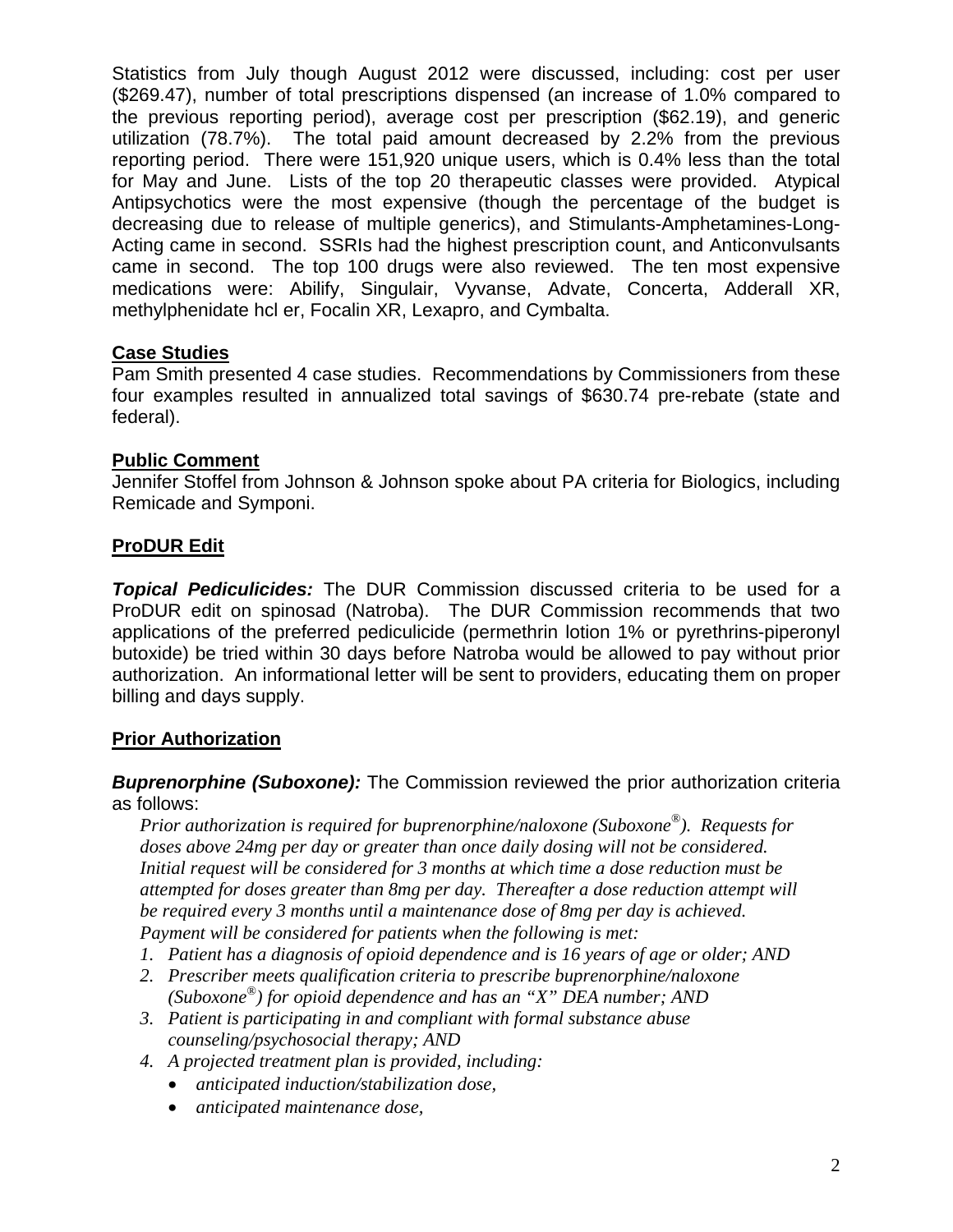- *anticipated taper schedule,*
- *expected frequency of office visits, and*
- *expected frequency of counseling/psychosocial therapy visits.*
- *5. Requests for renewal must include:* 
	- *An updated treatment plan, including last date of dose taper,*
	- *Documentation the Iowa Prescription Monitoring Program website has been reviewed for the patient's use of controlled substances since the last prior authorization request,*
	- *Documentation of a current, negative drug screen,*
	- *Documentation the patient has been compliant with office visits and counseling/psychosocial therapy visits.*
- *6. Requests for buprenorphine will only be considered for pregnant patients.*
- *7. Requests for Suboxone® film will only be considered upon a previous trial and therapy failure with Suboxone® sublingual tablets.*

The Commission requested that a requirement regarding anticipated discontinuation date/discontinuation discussion be added to the PA form. This medication will be discussed at the annual P&T Meeting in November, as the manufacturer will discontinue the sublingual tablet dosage form within 6 months. Brett Faine motioned to accept the above criteria, and Kellen Ludvigson seconded. There were no objections.

*Mifepristone (Korlym):* The Commission reviewed the prior authorization criteria as follows:

*Prior authorization is required for mifepristone (Korlym®). Payment will be considered for patients when the following is met:* 

- *1. The patient is 18 years of age or older; and*
- *2. Has a diagnosis of endogenous Cushing's Syndrome with hyperglycemia secondary to hypercortisolism in patients with Type 2 Diabetes or glucose intolerance; and*
- *3. Patient must have failed surgery or is not a candidate for surgery; and*
- *4. Female patients of reproductive age must have a negative pregnancy test confirmed within the last 7 days and must use a non-hormonal method of contraception during treatment and for one month after stopping treatment.*

This medication must be prescribed by an endocrinologist to qualify for prior authorization. Also, a quantity limit of 120 tablets per 30 days will be implemented. Dr. Jason Wilbur motioned to accept the above criteria, and Brett Faine seconded. The motion passed with all in favor.

*Vemurafenib (Zelboraf):* The Commission reviewed the prior authorization criteria as follows:

*Prior authorization is required for Zelboraf™ (vemurafenib). Payment will be considered for patients when the following criteria are met:* 

- *1. Patient is 18 years of age or older; and*
- 2. *Has a diagnosis of unresectable or metastatic melanoma with BRAF<sup>V600E</sup> mutation as detected by an FDA-approved test; and*
- *3. Prescriber is an oncologist.*

*If the criteria for coverage are met, authorizations will be given at three (3) month intervals. Updates on disease progression must be provided with each renewal request. If disease progression is noted, therapy will not be continued.*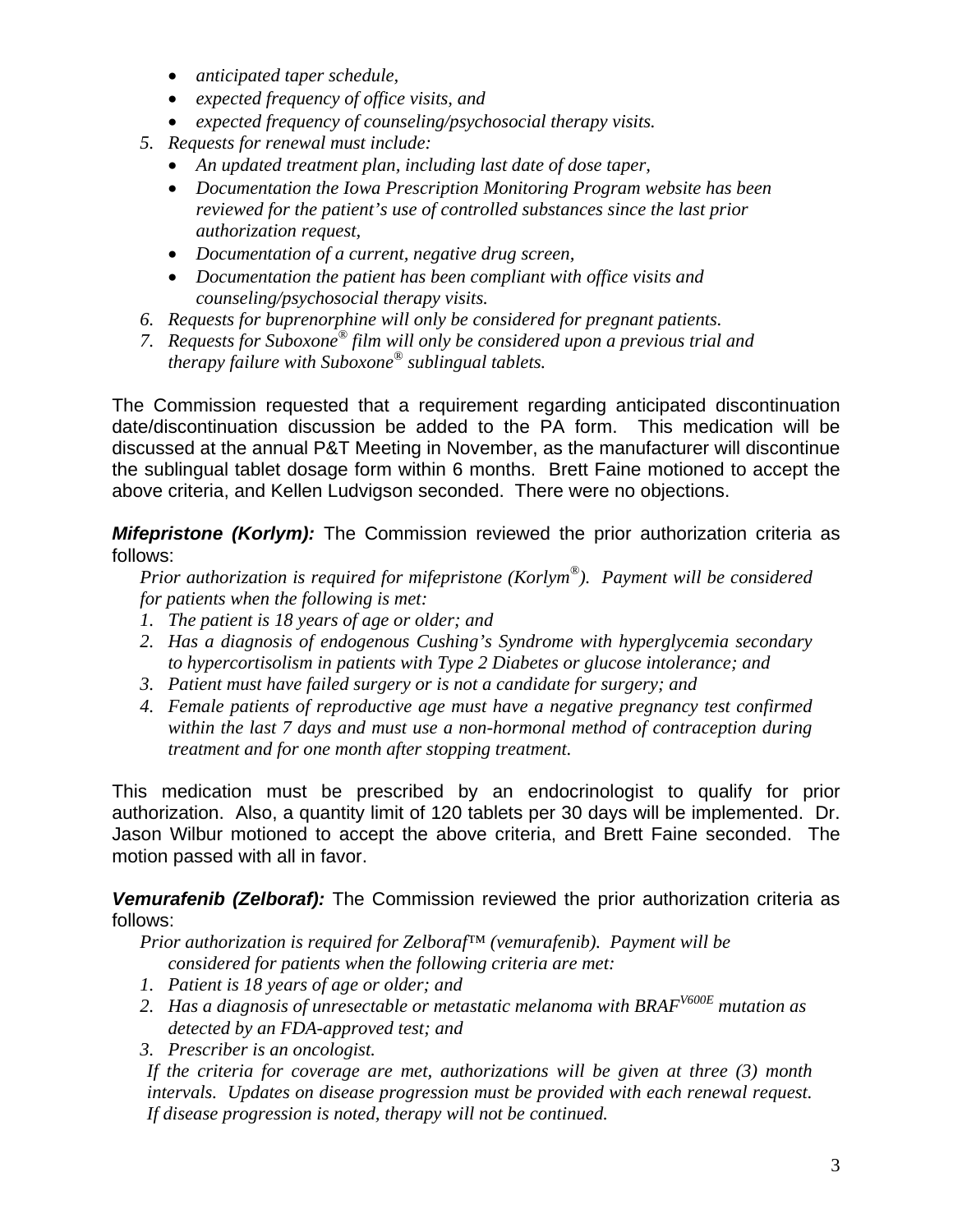The DUR Commission also recommends a quantity limit of 240 tablets per 30 days. As this was the second review of these criteria, no motion was necessary.

# *Biologicals for Arthritis:* The Commission reviewed the prior authorization criteria as follows:

*Prior authorization is required for biologicals used for arthritis. Patients initiating therapy with a biological agent must 1) be screened for hepatitis B and C (patients with active hepatitis B will be excluded); 2) have not been treated for solid malignancies, nonmelanoma skin cancer, or lymphoproliferative malignancy within the last 5 years of starting or resuming treatment with a biological agent; 3) not have a diagnosis of congestive heart failure (CHF) that is New York Heart Association (NYHA) class III or IV and with an ejection fraction of 50% or less; and 4) be screened for latent TB infection. Payment will be considered under the following conditions:* 

*A diagnosis of rheumatoid arthritis (RA) (Humira, Enbrel, Actemra, Cimzia, Kineret, Orencia, Remicade, Simponi)* 

- *A trial and inadequate response to two preferred disease modifying antirheumatic drugs (DMARD) used concurrently. The combination must include methotrexate plus another preferred oral DMARD (hydroxycholoroquine, sulfasalazine, leflunomide, or minocycline).*
- *Upon an unsuccessful methotrexate trial in patients with established RA, the combination trial with a second DMARD may be overridden if there is evidence of severe disease documented by radiographic erosions.*

*A diagnosis of moderate to severe psoriatic arthritis (Enbrel, Humira, Remicade, Simponi)* 

 *A trial and inadequate response to the preferred oral DMARD, methotrexate (leflunomide or sulfasalazine may be used if methotrexate is contraindicated).* 

*A diagnosis of moderate to severe juvenile idiopathic arthritis (Enbrel, Humira, Actemra, Orencia)* 

 *A trial and inadequate response to intraarticular glucocorticoid injections and the preferred oral DMARD, methotrexate (leflunomide or sulfasalazine may be used if methotrexate is contraindicated).* 

*The required trials may be overridden when documented evidence is provided that use of these agents would be medically contraindicated.* 

*Payment for non-preferred biologicals for arthritis will be considered only for cases in which there is documentation of previous trials and therapy failures with two preferred biological agents.* 

Brett Faine motioned to accept the criteria as modified above, and Larry Ambroson seconded. All members were in favor.

### **Public Comment**

There were no public comments.